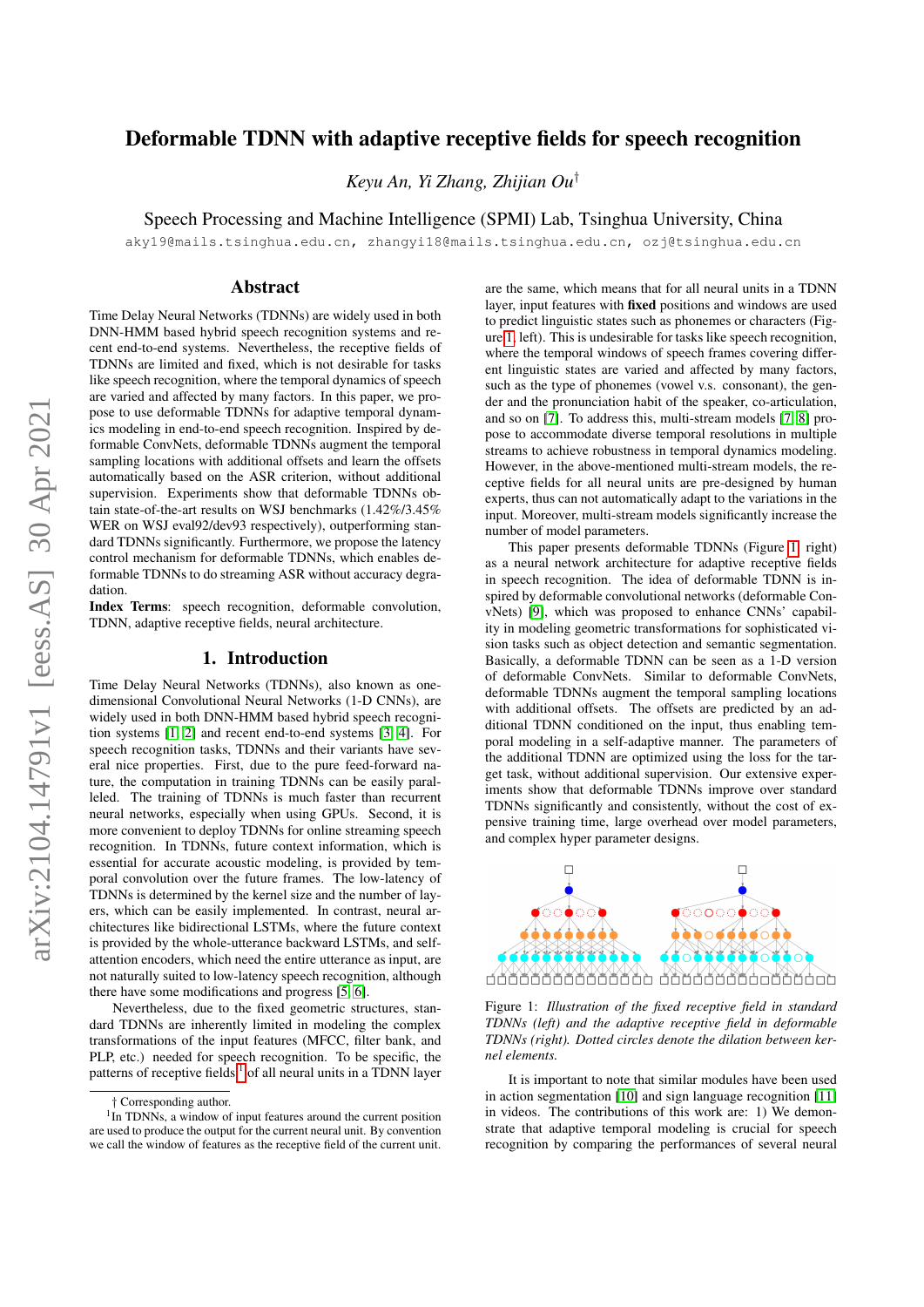architectures with different receptive fields. 2) We show that deformable TDNNs can replace standard TDNNs easily in existing neural architectures, and produce remarkable performance gains, especially when the input is perturbed in the time direction. 3) We introduce the latency control mechanism for deformable TDNNs, which enables deformable TDNNs to do streaming ASR in practical scenarios.

The rest of the paper is organized as follows. Section 2 outlines related work, especially focusing on the comparison of receptive fields used by different neural architectures. Section 3 describes the deformable TDNNs in details. Section 4 describes the experiment setup. Section 5 presents and analyzes the results primarily on the WSJ task. In Section 6, we discuss the receptive fields of deformable TDNNs, the distribution of the offsets, and the latency control mechanism. Section 7 presents the conclusions and the future work. We will release the code in the CAT toolkit [\[12\]](#page-4-11) upon the acceptance of the paper.

### 2. Related work

#### 2.1. Receptive fields of neural architectures

The receptive fields of different neural architectures are different by their nature. In convolutional neural networks (e.g. 2-D CNNs and TDNNs), the receptive field is associated with the kernel sizes and dilation rates [\[7,](#page-4-6) [8\]](#page-4-7). The FSMN model [\[13\]](#page-4-12) is another feedforward architecture. In FSMN, context information is encoded into a fixed-size memory block, and the receptive field is defined by the number of historical items looking back to the past, and the size of the lookahead window into the future. In self-attention layers [\[14\]](#page-4-13), the output at each time step depends on the entire input feature map, with attention weights conditioned on the input as well. For RNNs, the receptive field can be seen as the input feature at and before the current time step, due to the recurrent manner. Similarly, the output of bidirectional RNNs relies on the entire input feature map. In LSTMs [\[15\]](#page-4-14) and GRUs [\[16\]](#page-4-15), two variants of RNN, the use of forget gate allows a dynamically changing contextual window over all of the input history. Extensive results show that LSTMs and GRUs improve significantly over vanilla RNNs.

The effect of neural architecture's receptive field has been explored in many previous works. In [\[1\]](#page-4-0), the input time steps, at which activations are computed at each layer, are manually designed to model the temporal dependencies. In [\[4\]](#page-4-3), the hyperparameters, which control the input contexts for each TDNN layer (the kernel size and dilation), are selected by Neural Architecture Search (NAS). The above-mentioned two works show that the selection of input contexts, either by human experts or by NAS, has a remarkable effect on the model performance. Time-restricted self-attention mechanism [\[17\]](#page-4-16) restricts the input context within a local region, and suggests that too wide or too narrow a context might degrade the results. [\[18\]](#page-4-17) proposes a novel fully-trainable windowed attention mechanism to restrict attention to a small input time span. In windowed attention, the window size is learned instead of pre-set by rules. For recurrent neural networks, Soft forgetting [\[19\]](#page-4-18) and Contextualized Soft forgetting [\[12\]](#page-4-11) propose to unroll the BLSTM network over chunks (without or with overlaps) instead of the whole utterance, thus limiting the dependencies between input and output within the chunks. Results show that such restrictions bring considerable recognition accuracy improvements in addition to realizing streaming, presumably because chunk-based models alleviate overfitting.

### 2.2. Multi-resolution networks

There have been efforts in considering the varieties of temporal patterns and achieving robust acoustic modeling by accommodating diverse temporal information in multiple streams. In multistream CNNs [\[8\]](#page-4-7), each stream stacks TDNN-F layers whose kernel has a unique, stream-specific dilation rate. In multi-stride self-attention [\[20\]](#page-4-19), each group of heads in selfattention process speech frames with a unique stride over neighboring frames. Nevertheless, the hyper-parameters (the dilation rate and the stride) in previous multi-resolution networks are pre-designed by human experts and can not adapt to the input. Moreover, multi-resolution networks typically result in a significant increase in the number of parameters.

#### 2.3. Deformable neural networks

Deformable convolution [\[9\]](#page-4-8) was initially introduced in computer vision tasks to enhance the transformation modeling capability of CNNs. In action segmentation [\[10\]](#page-4-9) and sign language recognition [\[11\]](#page-4-10), where the inputs are organized as a sequence, deformable convolutions were used to model the variations in temporal contexts. Recently, deformable CNNs were applied to the speaker verification task to deal with the irregular structure in feature maps [\[21\]](#page-4-20). To the best of our knowledge, there was no related work on applying deformable neural networks in speech recognition.

### 3. Deformable TDNNs

#### 3.1. Method

A standard TDNN [\[22\]](#page-4-21) consists of two steps: 1) sampling with fixed 1-D grid  $R$  over the input feature map x; 2) summation of sampled values weighted by  $w$ . The 1-D grid defines the receptive field size and dilation. For example, a TDNN layer with kernel size 3 and dilation 2 can be described as:

<span id="page-1-1"></span>
$$
y(t_0) = \sum_{t_n \in \mathcal{R}} w(t_n) * x(t_0 + t_n)
$$
 (1)

where  $R = \{-2, 0, 2\}$ .

Similar to deformable convolutions, in a deformable TDNN, the regular 1-D grid  $R$  is augmented with offsets  $\{\Delta t_n | n = 1, ..., N\}^2$  $\{\Delta t_n | n = 1, ..., N\}^2$ , where  $N = |\mathcal{R}|$ . Eq. [1](#page-1-1) becomes

$$
y(t_0) = \sum_{t_n \in \mathcal{R}} w(t_n) * x(t_0 + t_n + \Delta t_n)
$$
 (2)

where  $t = t_0 + t_n + \Delta t_n$  can be fractional, as  $\Delta t_n$  is typically fractional. Thus,  $x(t)$  is calculated via linear interpolation as

$$
x(t) = x(\lfloor t \rfloor) * (\lfloor t \rfloor + 1 - t) + x(\lfloor t \rfloor + 1) * (t - \lfloor t \rfloor) \tag{3}
$$

where  $\vert \vert$  denotes the floor function, defined as giving the greatest integer less than or equal to the input.

Consider an input sequence of size  $(C_{in}, T)$ , where  $C_{in}$ is the dimension of the feature vector, and  $T$  is the length of the feature sequence (e.g. the number of frames). Then, the offsets of the deformable TDNN are of size  $(N, T)$  (Figure [2\)](#page-2-0), predicted by an additional 1-D Conv with kernel size  $N'$ . The number of additional parameters introduced by the offset predicting TDNN is small  $(N * C_{in} * N')$ , compared with the parameters of regular 1-D Conv ( $C_{out} * C_{in} * N$ ), as  $N'$  is much smaller than  $C_{out}$  typically <sup>[3](#page-1-2)</sup>.

<span id="page-1-0"></span> ${}^{2}$ In 1-D convolution, N equals to the kernel size. For notation brevity, we omit the dependence of  $\Delta t_n$  on  $t_0$ .

<span id="page-1-2"></span><sup>&</sup>lt;sup>3</sup>In our experiment,  $N' = 5$  and  $C_{out} = 640$  by default.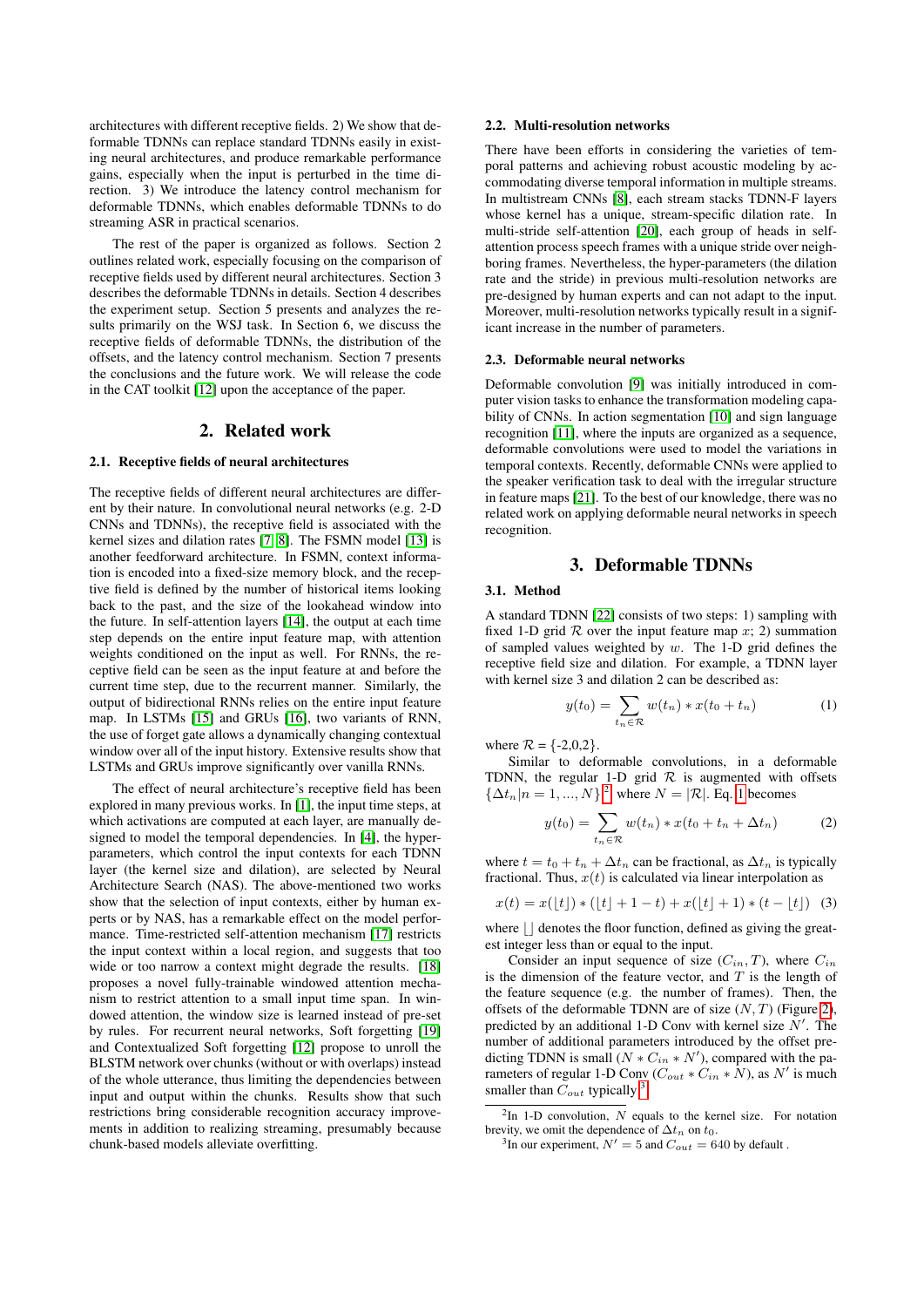As illustrated in Figure [2,](#page-2-0) the offsets determine the kernel pattern of the deformable TDNN, and the kernel pattern is optimized at the same time as the kernel weights, without additional supervision. The deformation of the kernel pattern depends on the input features, which enables adaptive adjustment according to the distortions of the input. In this sense, deformable TDNN shares similar high-level spirit with self-attention network [\[23\]](#page-4-22).

<span id="page-2-0"></span>

Figure 2: *Illustration of a deformable TDNN with kernel size 3. For the sake of simplicity, we set the predicted offsets to be integers in this figure.*

#### 3.2. Comparison with deformable ConvNets

Given a feature map (the input spectrogram or the hidden layers in a TDNN) with  $T$  time steps, we can view it as an image where the time axis is horizontal and the frequency axis is vertical. When computing the output of a deformable TDNN at each time step, all points along the vertical axis share the same offsets. Thus, the spatial resolution of the offset is much smaller than the input feature map, which leads to fewer additional parameters and computing costs. Moreover, the offsets are constrained to have only 1 direction (horizontal). In other words, the offsets along the vertical axis are prohibited, as our motivation is to enhance the model's capability in modeling temporal dynamics. This is different from deformable ConvNets, where the offset fields have the same spatial resolution as the input feature map, and the offsets have 2 directions (e.g., for deformable ConvNets, an input of size  $(H, W)$  would yield output offsets of size  $(2N, H, W)$ ).

## 4. Experiment Setup

For running the experiments, we use the CTC-CRF-based ASR Toolkit, CAT [\[12\]](#page-4-11). CAT is based on the recently proposed CTC-CRF [\[24\]](#page-4-23). Similar to CTC, CTC-CRF uses a hidden state sequence to obtain the alignment between the label sequence and input feature sequence, and the hidden state sequence is mapped to a unique label sequence by removing consecutive repetitive labels and blanks. In CTC-CRF, the posteriori of the hidden state sequence is defined by a conditional random field (CRF), and the potential function of the CRF is defined as the sum of node potential and edge potential. The definition of node potential is the same as CTC, and the edge potential is realized by an n-gram LM of labels. By incorporating the probability of the sentence into the potential, the conditional independence between the hidden states in CTC is naturally avoided. It has been shown that CTC-CRF outperforms regular CTC consistently on a wide range of benchmarks, and is on par with other state-of-the-art end-to-end models [\[4,](#page-4-3) [12,](#page-4-11) [24\]](#page-4-23).

We choose the neural architecture proposed in [\[4\]](#page-4-3) as the baseline acoustic model, which is a 7-layer standard TDNN with hyper-parameters (the kernel size and dilation for each layer) chosen by NAS. The configuration of the baseline model is listed in the Table [1.](#page-2-1) It is a strong enough baseline (Table [4\)](#page-3-0), and we evaluate the effect of deformable TDNNs by replacing the standard TDNN layers with deformable TDNN layers. In a deformable TDNN layer, the additional offset prediction network is a 1-D Convolution layer. We set the kernel size to 5 by default, and we initialize the parameters of the offset predicting network with 0.

<span id="page-2-1"></span>Table 1: *Configuration of the baseline TDNN model obtained by NAS.*

| layer index |               | $\mathbf{2}$ | -3 |   | ÷. | h |  |
|-------------|---------------|--------------|----|---|----|---|--|
| kernel size | $\mathcal{L}$ | $\gamma$     | ╮  | 3 | ּר |   |  |
| dilation    |               |              |    |   |    |   |  |
| stride      |               |              |    | 3 |    |   |  |

Experiments are conducted on 80-hour WSJ dataset. Input features are 40-dimension fbank with delta and delta-delta features (120 dimensions in total). The features are augmented by 3-fold speed perturbation, and are mean and variance normalized.

# 5. Experiment

Table [2](#page-2-2) shows the effect of deformable TDNNs on WSJ. By replacing standard TDNNs in the last 1, 2, 3 layers with deformable TDNNs, recognition accuracy increases remarkably and consistently on both dev93 and eval92, with only a small overhead over model parameters. This indicates that the significant performance improvement is from the capability of modeling temporal dynamics, rather than increasing model parameters. As the evaluation accuracy stops improving when more than 2 deformable TDNN layers are used, we use deformable TDNNs for the last two layers in the remaining experiments.

<span id="page-2-2"></span>Table 2: *WER (%) results of using deformable TDNN in the last 1, 2, 3 TDNN layers. The numbers in parentheses denote the relative performance improvements via the use of deformable TDNN layers.*

| usage of deformable<br>TDNN (# lavers)             | # parameters                  | dev93                                          | eval92                                    |
|----------------------------------------------------|-------------------------------|------------------------------------------------|-------------------------------------------|
| none $(0, baseline)$ [4]                           | 11.90 M                       | 5.68                                           | 2.77                                      |
| layer $7(1)$<br>layer $6,7(2)$<br>layer $5,6,7(3)$ | 11.92 M<br>11.93 M<br>11.95 M | 5.37 $(5.5\%)$<br>5.48 $(3.5\%)$<br>5.54(2.5%) | 2.64(4.7%)<br>2.50(9.7%)<br>$2.55(7.9\%)$ |

To evaluate the robustness of deformable TDNNs, we compare the performance of standard TDNNs and deformable TDNNs when the input spectrum is warped along the time axis during testing. Specifically, we employ the time warping operation proposed in SpecAugment [\[25\]](#page-4-24), where a random point on the feature map is to be warped either to the left or right by a distance  $w$  chosen from a uniform distribution from 0 to  $W$  (the time warp parameter) along the time axis. To reduce the randomness, we conduct every comparison experiment 10 times with different random seeds. As shown in table [3,](#page-3-1) deformable TDNNs perform consistently better at adapting to the variations in the input.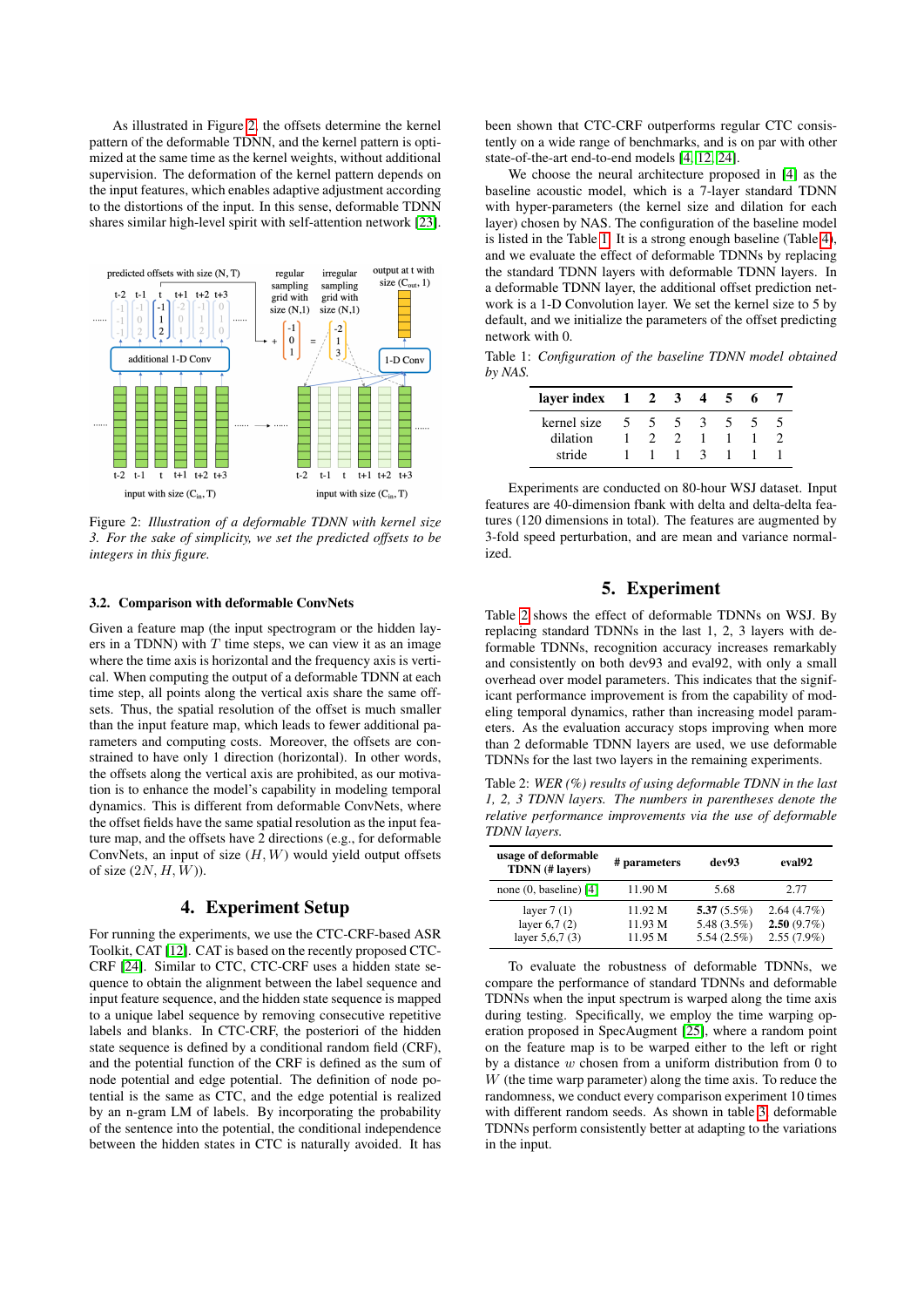<span id="page-3-1"></span>Table 3: *WER (%) results on WSJ eval92 when the input feature is warped either to the left or right by a distance* w *chosen from a* uniform distribution  $U(0, W)$ 

| Time warp parameter $W$ | 80   | 160 | 240   |
|-------------------------|------|-----|-------|
| <b>Standard TDNN</b>    | 3.10 | 641 | 11.05 |
| Deformable TDNN         | 2.98 | 593 | 10.31 |

We compare CTC-CRF with deformable TDNNs and other models in Table [4.](#page-3-0) From Table [4,](#page-3-0) we find that: 1) CTC-CRF trained with deformable TDNNs improve significantly over CTC-CRF with other neural architectures, including popular architectures such as BLSTM and self-attention encoders. 2) Two popular methods in speech recognition, SpecAugment [\[25\]](#page-4-24) and RNNLM lattice rescoring [\[26\]](#page-4-25) further improve the recognition accuracy. 3) With deformable TDNNs, mono-phone CTC-CRF performs significantly better than other end-to-end/hybrid models. Notably, deformable TDNN based CTC-CRF obtains the lowest word error rate (WER) of 1.42%/3.45% on WSJ eval92/dev93 among all published ASR results, to the best of our knowledge.

<span id="page-3-0"></span>Table 4: *WER (*%*) results of CTC-CRF with deformable TDNNs v.s. other models on WSJ.*

| Model                       |                             | Unit       | dev93 | eval <sub>92</sub> |
|-----------------------------|-----------------------------|------------|-------|--------------------|
| LF-MMI [27]                 |                             | mono-phone | 6.0   | 3.0                |
|                             | <b>LF-MMI</b> [27]          | bi-phone   | 5.3   | 2.7                |
|                             | E2E-LF-MMI [27]             | mono-phone | 6.3   | 3.1                |
|                             | E2E-LF-MMI [27]             |            | 6.0   | 3.0                |
| ESPRESSO <sub>[28]</sub>    |                             | subword    | 5.9   | 3.4                |
| ESPnet [29] VGGBLSTM AM     |                             | char       | 8.8   | 5.3                |
|                             | ESPnet [29] transformer AM  |            | 6.6   | 4.6                |
|                             | $ConvAM + ConvLM$ [30]      |            | 6.8   | 3.5                |
| Jasper + transformerLM [31] |                             | char       | 9.3   | 6.9                |
|                             | <b>BLSTM</b> [24]           | mono-phone | 6.23  | 3.79               |
| <b>CTC-CRF</b>              | VGGBLSTM [12]               | mono-phone | 5.7   | 3.2                |
|                             | self-attention <sup>1</sup> | mono-phone | 6.24  | 3.12               |
|                             | TDNN-NAS [4]                | mono-phone | 5.68  | 2.77               |
|                             | Deformable TDNN             | mono-phone | 5.48  | 2.50               |
| <b>CTC-CRF</b>              | + SpecAugment               | mono-phone | 5.38  | 2.46               |
|                             | $+$ RNN LM $2$              | mono-phone | 3.45  | 1.42               |

<sup>1</sup>Obtained by our implementation. <sup>2</sup> The neural network for RNN LM is a 3-layer TDNN interleaved with LSTM layers.

### 6. Discussion

#### 6.1. Receptive fields

The receptive fields of standard TDNNs and deformable TDNNs are shown in Figure [3.](#page-3-2) From Figure [3,](#page-3-2) we observe that: 1) The receptive fields of deformable TDNNs follow the monotonic order in general, which is desired for speech recognition, where the feature inputs and corresponding outputs generally proceed in the same order. 2) Compared with standard TDNNs, the receptive fields of deformable TDNNs are more flexible. The receptive field size for different outputs varies, which is somewhat similar to the alignment patterns of attention models [\[32\]](#page-4-31).

### 6.2. Distribution of the offsets

The distribution of predicted offsets on WSJ eval92 sets is shown in Figure [4.](#page-3-3) We observe that: 1) Although most of the offsets are close to zeros, a small but significant number of offsets are big in magnitude, which could produce noticeable deformations of the kernel patterns. 2) Most predicted offsets are

<span id="page-3-2"></span>

Figure 3: *The receptive fields of standard TDNNs (left) and deformable TDNNs (right). For every grid [i, j], yellow means output[i] depends on input[j], while purple means output[i] is independent of input[j]. The input is three times as long as the output because of the convolution stride. The results are for the utterance (444c040x) in the WSJ eval92 set.*

less than 0, indicating that the model tends to pay more "attention" to previous inputs to produce the current prediction.

<span id="page-3-3"></span>

Figure 4: *Distribution of predicted offsets on WSJ eval92 sets.*

### 6.3. Latency control mechanism

One of the advantages of TDNNs is their predictable and relatively low latency. However, in deformable TDNNs, the additional offsets may lead to unpredictable dependency on future frames, causing uncontrollable latency. A direct solution is to clip the offset during testing, e.g., set the predicted offset to 0 if it is greater than 0. Thus, the usage of deformable TDNN layers will not cause more latency than standard TDNNs. However, in our experiments, this approach brings an intolerable decline in recognition accuracy (Table [5\)](#page-3-4). To address it, we apply the clip mechanism in both training and inference. After applying latency controlled training, deformable TDNNs are able to do streaming speech recognition without the degradation of recognition accuracy.

<span id="page-3-4"></span>Table 5: *WER (%) results on WSJ when using different strategies for latency control in training and testing.*

| <b>Training</b>    | <b>Testing</b>     | dev93 | eval <sub>92</sub> |
|--------------------|--------------------|-------|--------------------|
| No constrains      | No constrains      | 5.48  | 2.50               |
| No constrains      | latency controlled | 7.70  | 4.38               |
| latency controlled | latency controlled | 5.54  | 2.60               |

# 7. Conclusion

This paper introduces deformable TDNNs for end-to-end speech recognition, featured by adaptability to input variations, superior results, and capability of streaming speech recognition. Moreover, deformable TDNNs can replace TDNNs easily in existing neural architectures and can be trained in an end-to-end manner without extra supervision. Future works include evaluating the effectiveness of deformable TDNNs on large-scale datasets and exploring the combination with other neural architectures (e.g., LSTMs, self-attention layers).